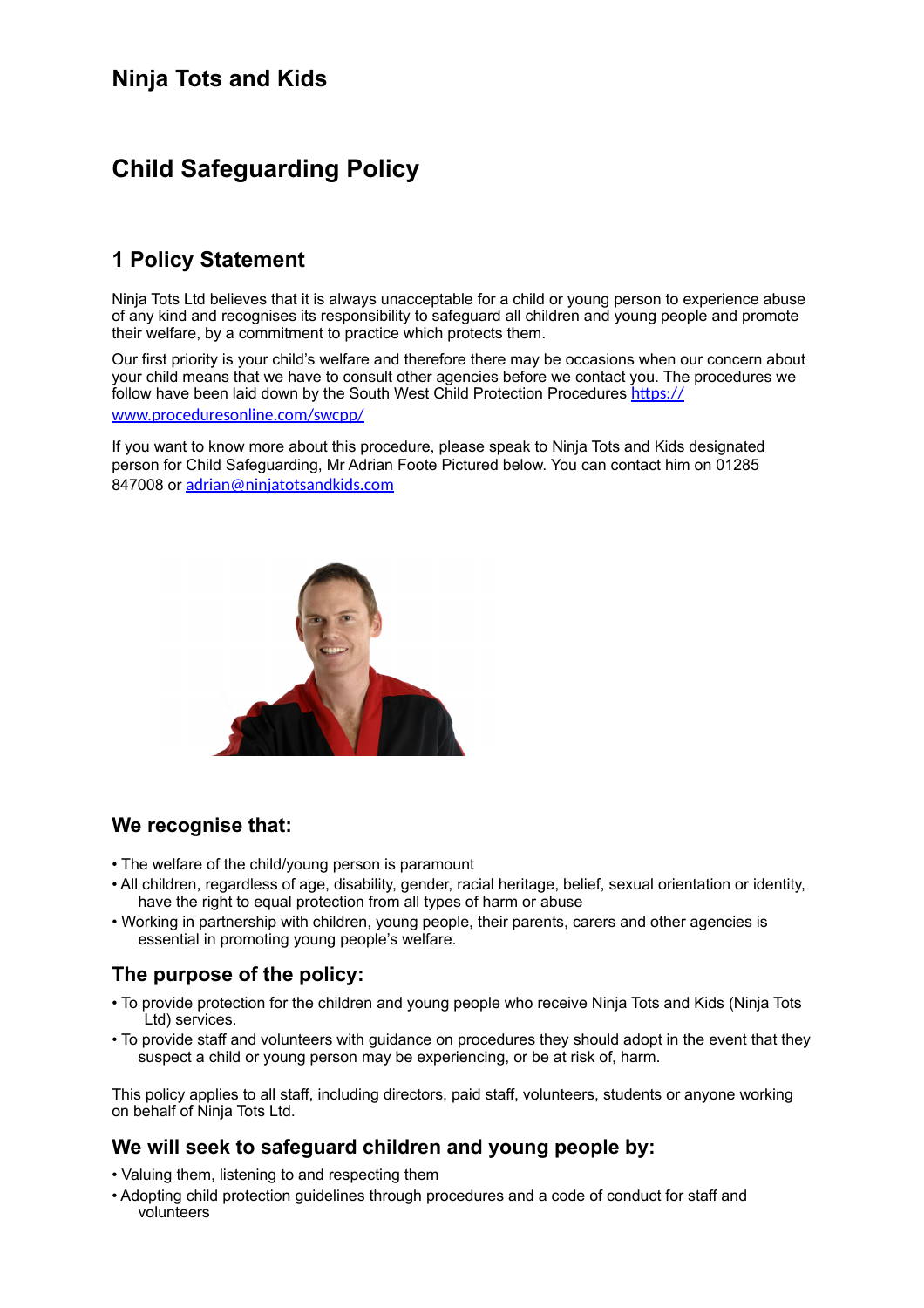- Recruiting staff and volunteers safely, ensuring all necessary checks (including CRB checks) are made.
- Sharing information about child protection and good practice with children, parents, staff and volunteers
- Sharing information about concerns with agencies who need to know, and involving parents and children appropriately
- Providing effective management for staff and volunteers through supervision, support and training.

# **2 Procedures for Referral**

2.1 All action is taken in line with the following legislation/guidance:

- *South West Safeguarding and Child Protection Shared Procedures*
- *Safeguarding Children in Education* September 2004
- *Working Together to Safeguard Children* 2010
- *What to do if you're worried a child is being abused* 2006.
- 2.2 Any member of staff or volunteer who receives a disclosure of abuse or suspects that abuse may have occurred **must** report it immediately to the designated person for child protection , Mr Adrian Foote (adrian@ninjatotsandkids.com) or 01285 847008

 In the absence of the above, the matter should be brought to the attention of the most senior member of staff.

2.3 The designated person will immediately inform Children Services Referral Team by telephone.

**Gloucestershire CC:** 01452 426565 **out of Hours:** 0845 090 1234

[childrenshelpdesk@gloucestershire.gov.uk](mailto:childrenshelpdesk@gloucestershire.gov.uk)

**Swindon Area:** 01793 466903 **Out of hours:** 01793 436699

**Wiltshire Area**: 01249 444321 **Out of Hours:** 08456 070 888

- 2.4 The telephone referral to the Children Services Referral Team will be confirmed in writing using the form marked RF1, within a maximum of 48 hours, ideally 24 hours, with a copy to the designated person for child protection, Mr Adrian Foote 01285 847008. Essential information will include pupil's name, address, date of birth, family composition, reason for referral, name of person receiving the referral and any advice given. This written confirmation must be signed and dated by the referrer.
- 2.5 Confidentiality must be maintained and information relating to individual children and young people/families shared with staff on a strictly need to know basis.
- 2.6 If the Designated Safeguarding Lead feels the child is in immediate danger or requires medical attention they will call emergency services on 999

# **3 Alleged Abuse by Staff, Managers, Volunteers or Trustees**

- 3.1 When an allegation is made against a member of staff or volunteer, then the allegation must be passed to your designated person for child protection, Mr Adrian Foote 01285 847008, or, if the allegation concerns them, direct to the Local Authority Designated Officer (see below).
- 3.2 Your designated person for child protection should contact one of the Local Authority designated officers for consultation
	- Local Authority Designated Officer, on 01452 425017 (Gloucestershire) 01793 466849 (Swindon)
	- Head of Safeguarding on 01452 425017 (Gloucestershire) 01793 464366 (Swindon)
	- The designated officer contacted will record a note of the consultation and will advise on the appropriate action that needs to be taken.

# **4 Safeguarding Children Flowchart**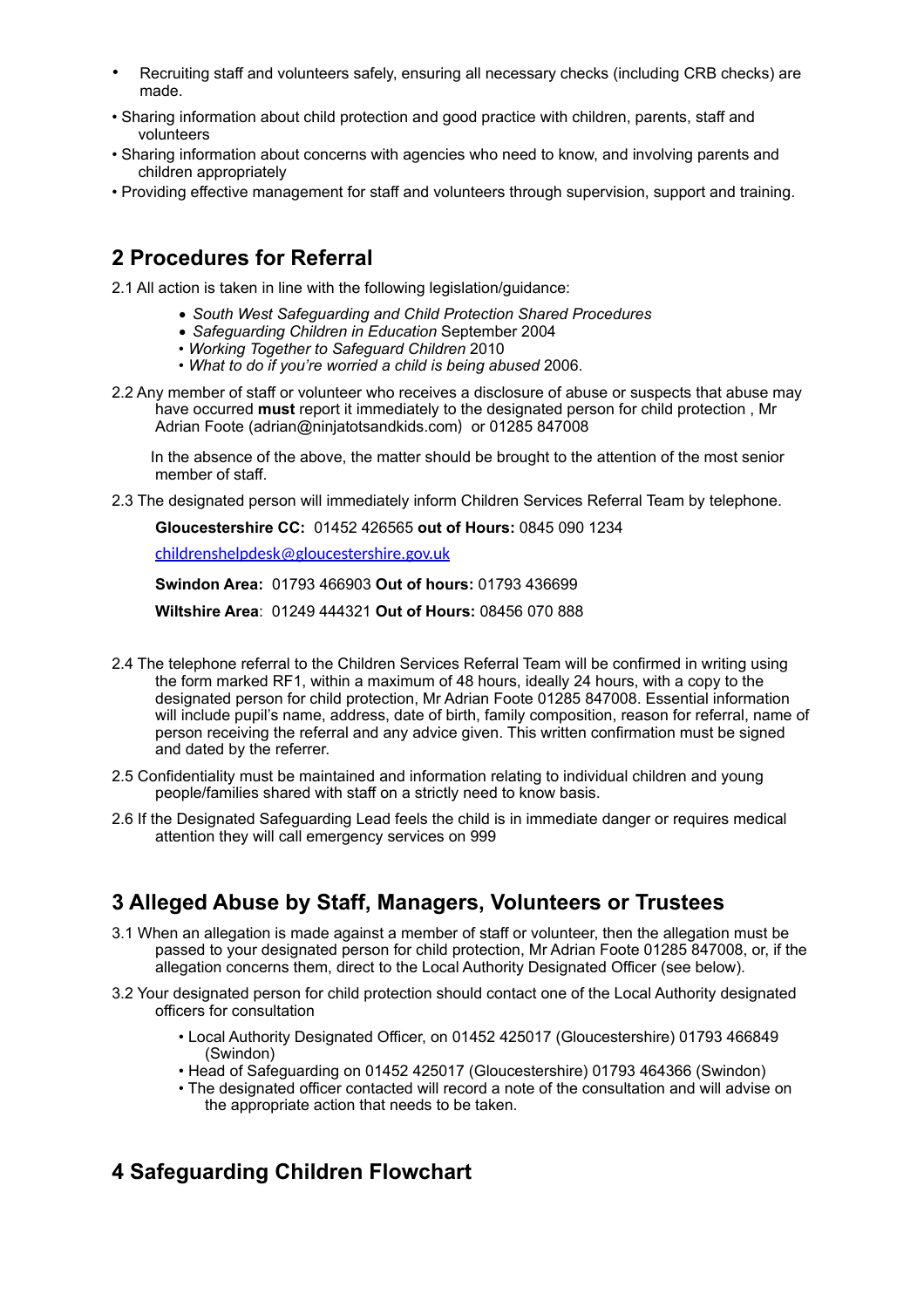#### 1. About the behaviour of the organisation's staff member or volunteer

(e.g. allegation about a coach or officer's behaviour towards a child)



# **5 Record Keeping**

- 5.1 Any member of staff or volunteer receiving a disclosure of abuse, or noticing possible abuse, must make an accurate record as soon as possible noting what was said or seen, putting the event into context, and giving the date, time and location. All records must be dated and signed.
- 5.2 All hand-written records will be retained, even if they are subsequently typed up in a more formal report.
- 5.3 Written records of concerns about children should be kept, even where there is no need to make a referral immediately.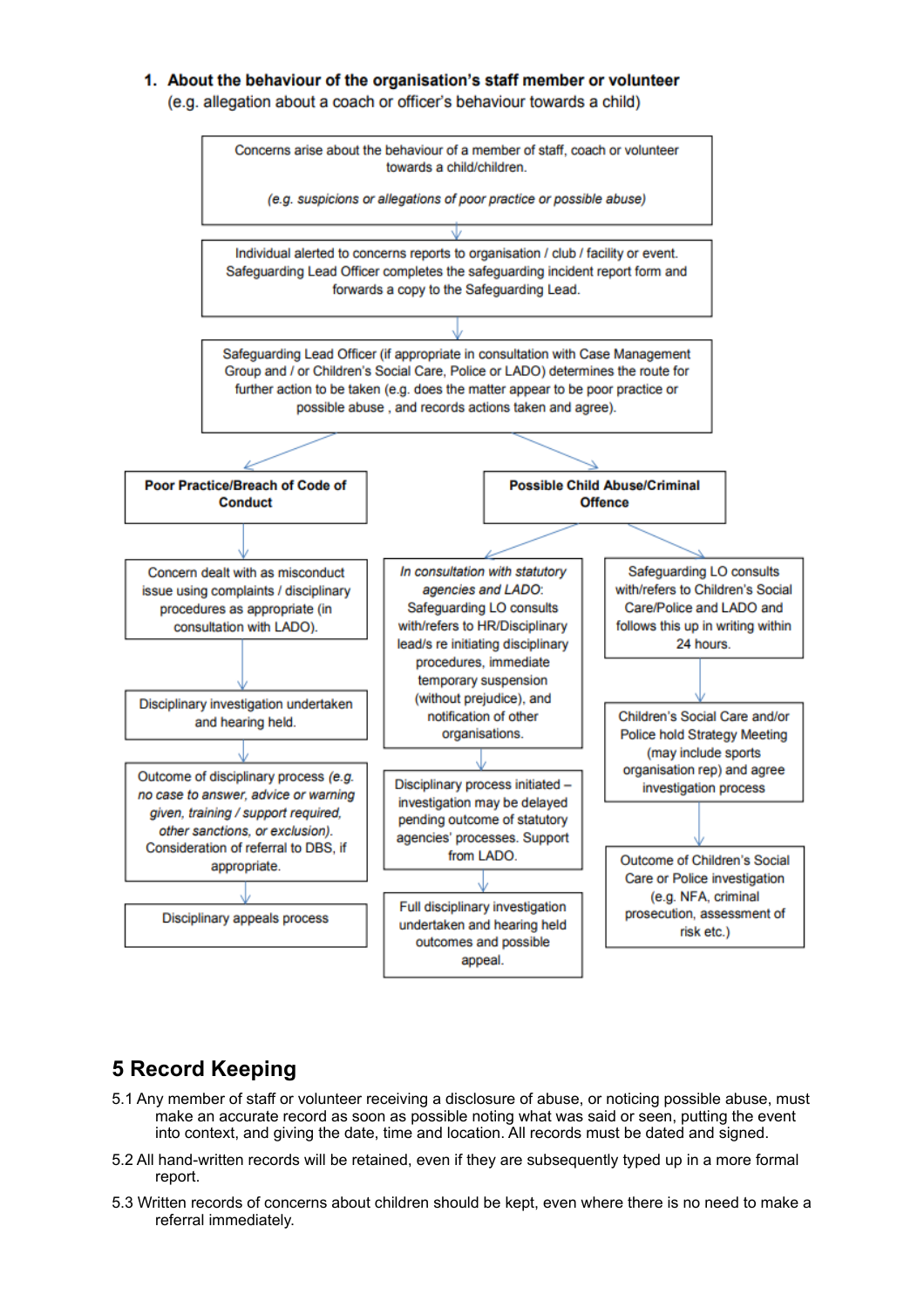5.4 All records relating to child protection concerns will be kept in a secure place and will remain confidential.

## **6 Parental Involvement**

- 6.0 This organisation is committed to helping parents/carers understand its responsibility for the welfare of all children and young people.
- 6.1 Parents/carers will be given information about the organisation's child protection procedures.
- 6.1 Where possible, concerns should be discussed with parents/carers and the designated person should seek agreement to making a referral, unless to do so would place the child/young person at increased risk of significant harm.

# **7 Training**

- 7.0 The designated person must receive training every 2 years in child protection. Training is available from Swindon and Wiltshire Sport Training Academy https://www.wiltssport.org.uk/get[involved/learning-academy](https://www.wiltssport.org.uk/get-involved/learning-academy) : 01225 781500 or Gloucestershire County Council [www.glosfamiliesdirectory.org.uk](http://www.glosfamiliesdirectory.org.uk) Tel: 01452 426565 email: [mail@gscb.org.uk](mailto:mail@gscb.org.uk)
- 7.1 All staff and volunteers shall have access to appropriate training on a regular basis, at least every 3 years.

## **8 Types of Abuse and Neglect (according to Keeping Children Safe in Education 2018)**

All school/club staff and volunteers should be aware that abuse, neglect and safeguarding issues are rarely standalone events that can be covered by one definition or label. In most cases, multiple issues will overlap with one another.

### **8.0 Abuse:**

A form of maltreatment of a child. Somebody may abuse or neglect a child by inflicting harm or by failing to act to prevent harm. Children may be abused in a family or in an institutional or community setting by those known to them or, more rarely, by others. Abuse can take place wholly online, or technology may be used to facilitate offline abuse. They may be abused by an adult or adults or by another child or children. 45.

### **8.1 Physical abuse:**

A form of abuse which may involve hitting, shaking, throwing, poisoning, burning or scalding, drowning, suffocating or otherwise causing physical harm to a child. Physical harm may also be caused when a parent or carer fabricates the symptoms of, or deliberately induces, illness in a child.

### **8.2 Emotional abuse:**

The persistent emotional maltreatment of a child such as to cause severe and adverse effects on the child's emotional development. It may involve conveying to a child that they are worthless or unloved, inadequate, or valued only insofar as they meet the needs of another person. It may include not giving the child opportunities to express their views, deliberately silencing them or 'making fun' of what they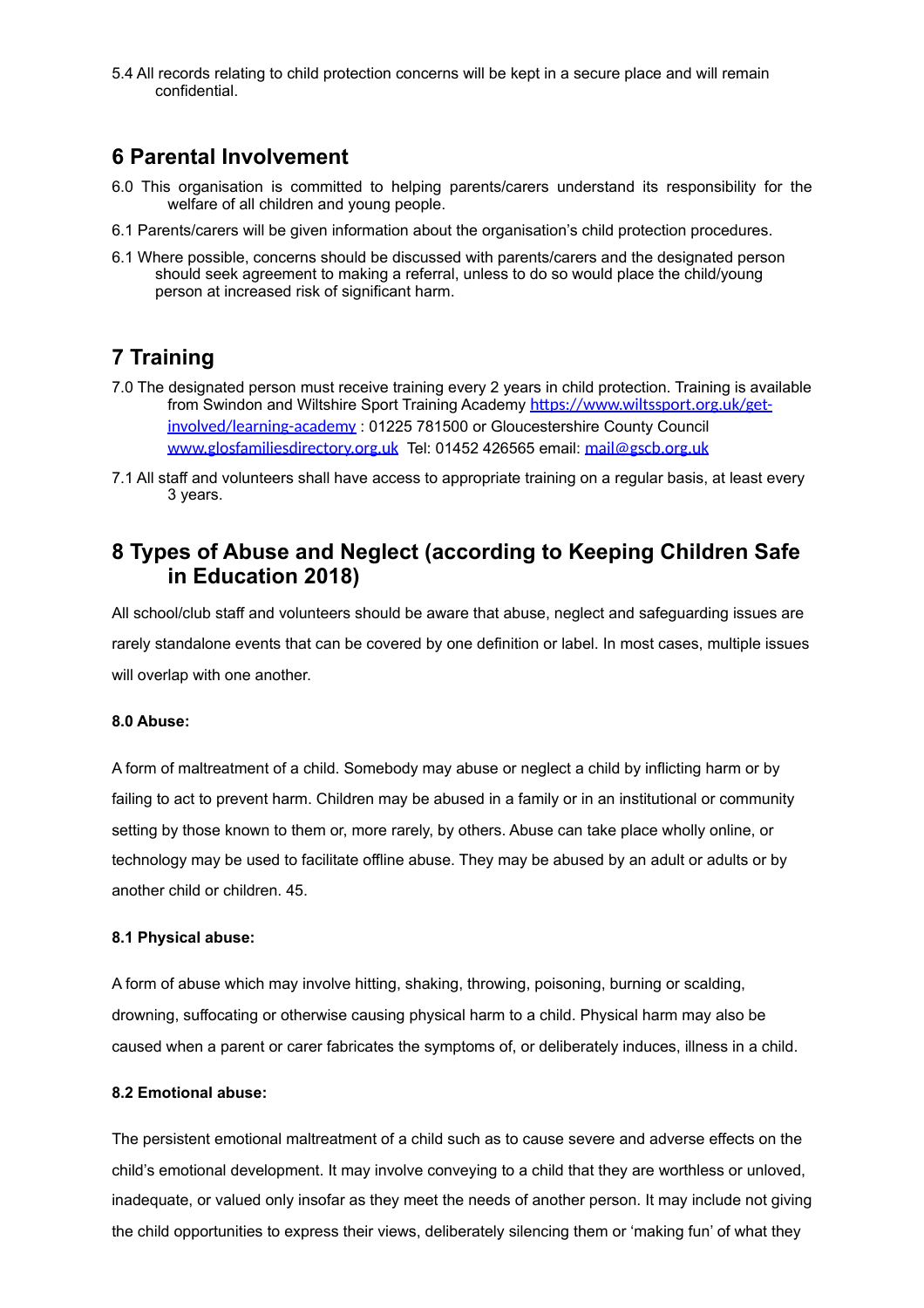say or how they communicate. It may feature age or developmentally inappropriate expectations being imposed on children. These may include interactions that are beyond a child's developmental capability as well as overprotection and limitation of exploration and learning or preventing the child from participating in normal social interaction. It may involve seeing or hearing the ill-treatment of another. It may involve serious bullying (including cyberbullying), causing children frequently to feel frightened or in danger, or the exploitation or corruption of children. Some level of emotional abuse is involved in all types of maltreatment of a child, although it may occur alone.

#### **8.3 Sexual abuse:**

Involves forcing or enticing a child or young person to take part in sexual activities, not necessarily involving a high level of violence, whether or not the child is aware of what is happening. The activities may involve physical contact, including assault by penetration (for example rape or oral sex) or nonpenetrative acts such as masturbation, kissing, rubbing and touching outside of clothing. They may also include non-contact activities, such as involving children in looking at, or in the production of, sexual images, watching sexual activities, encouraging children to behave in sexually inappropriate ways, or grooming a child in preparation for abuse. Sexual abuse can take place online, and technology can be used to facilitate offline abuse. Sexual abuse is not solely perpetrated by adult males. Women can also commit acts of sexual abuse, as can other children. The sexual abuse of children by other children is a specific safeguarding issue

## **9 Signs and Indicators of Abuse and Neglect**

9.0 Indicators that a young person may be being abused may include the following:

- unexplained or suspicious injuries such as bruising, cuts or burns, particularly if situated on a part of the body not normally prone to such injuries;
- an injury for which the explanation seems inconsistent;
- the young person describes what appears to be an abusive act involving him/her;
- someone else (a young person or adult) expresses concern about the welfare of another;
- unexplained changes in behaviour (e.g. becoming very quiet, withdrawn or displaying sudden outbursts of temper);
- inappropriate sexual awareness;
- engaging in sexually explicit behaviour;
- sudden or unusual distrust of adults, particularly those with whom a close relationship would normally be expected;
- having difficulty in making friends;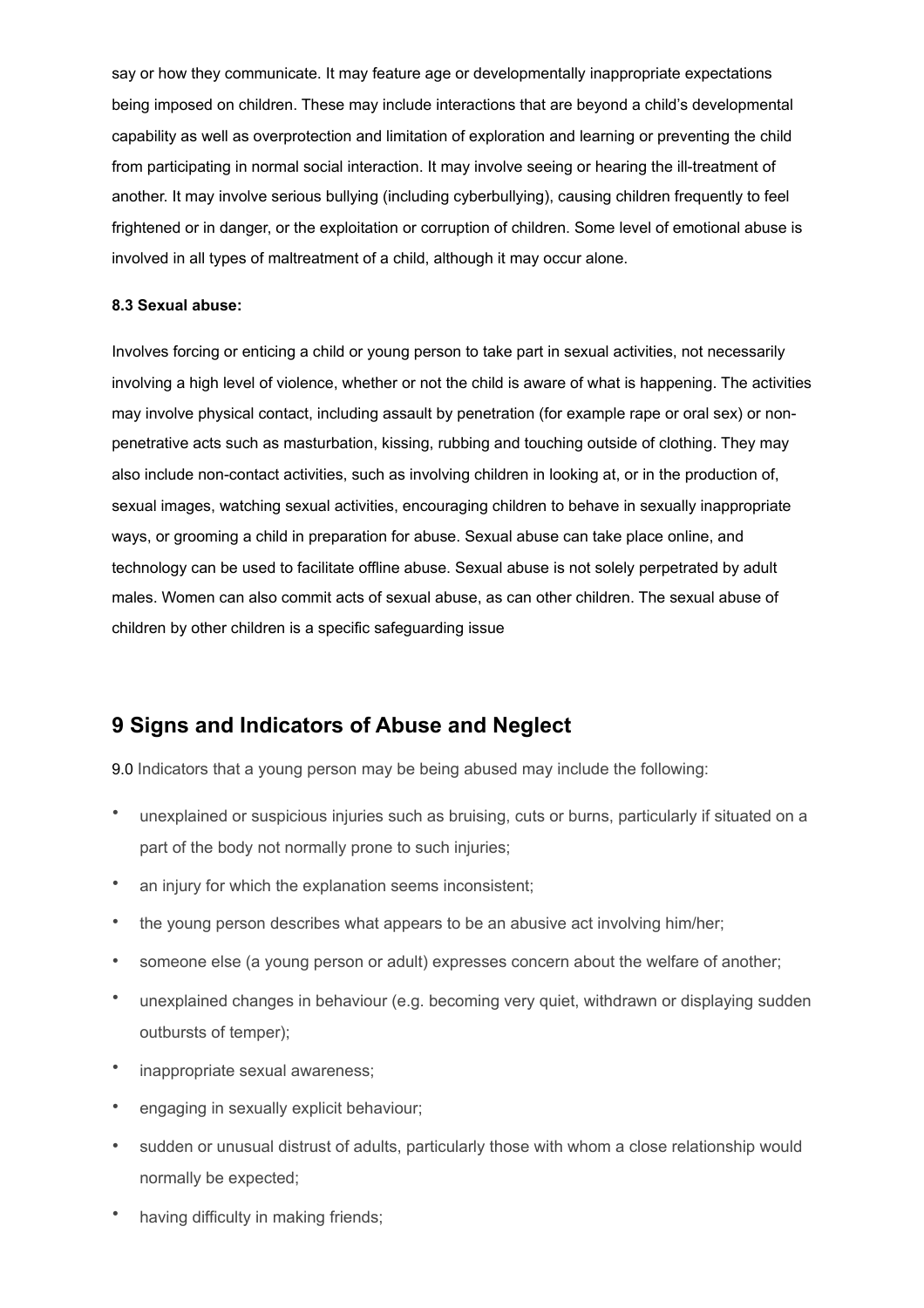- being prevented from socialising with other young people;
- displaying variations in eating patterns including overeating or loss of appetite;
- or a sudden weight change;
- becoming increasingly dirty or unkempt.

9.1 It should be recognised that this list is not exhaustive and the presence of one or more of the indicators is not proof that abuse is actually taking place. A good working relationship with parent/ guardians will help to identify any other concerns that a young person may be experiencing. For example, a family bereavement which could cause some of the changes listed above.

**Remember it is not the responsibility of Ninja Tots Ltd to decide if child abuse is occurring but it is their responsibility to act on any concerns by reporting them.** 

# **10 Legislation & Statutory Guidance**

- Human Rights Act 1998
- Children Act 1989
- Children Act 2004
- Working Together to Safeguard Children 2018
- Keeping Children Safe in Education 2018
- Sexual Offences Act 2003
- Data Protection Act 2018.

# **11 Definitions**

In England, Northern Ireland and Wales a child is someone under the age of 18, whether living with their families, in state care, or living independently (Working Together to Safeguard Children 2018).

This generally applies in Scotland but in some cases, for example for parts of the Scottish Child Protection Process it will be 16.

All school/club staff and volunteers should be aware that abuse, neglect and safeguarding issues are rarely standalone events that can be covered by one definition or label. In most cases, multiple issues will overlap with one another.

## **8 Review**